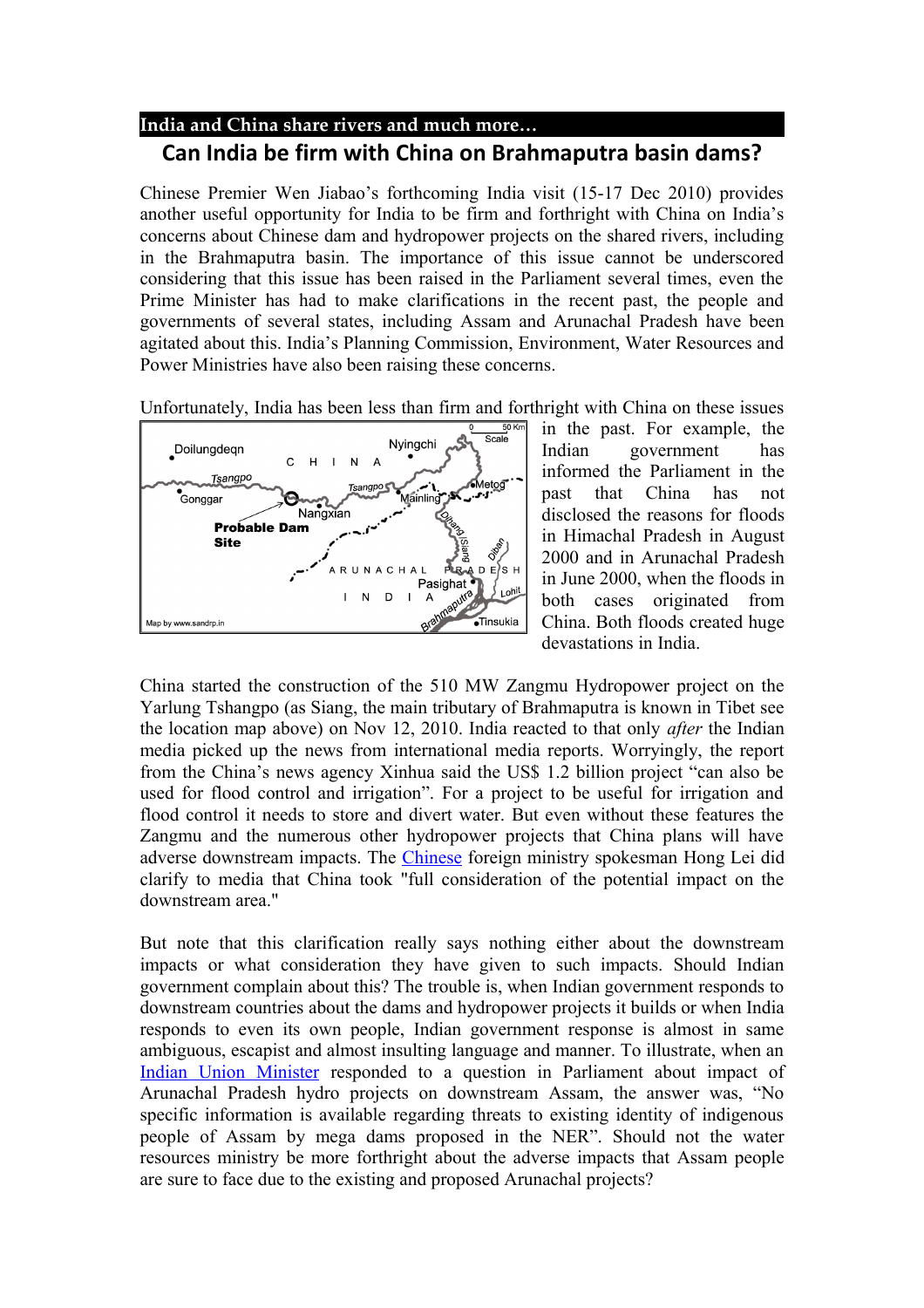As a matter of fact, Indian, Arunachal and Assam governments have often justified the expeditious clearance and building of big dams in the North East, saying that it will establish first user right. The trouble is, firstly there is no international law or mechanism where such a right can be defended against actions of upstream countries. Such a defence would be possible if there was a treaty on sharing the common rivers, like the Indus Treaty that India has with Pakistan. But no such treaty exists between India and China on any of the rivers that the two countries share. And India has not used its substantial leverage (The delegation accompanying the Chinese premier includes 400 business people and five years back too Wen went back from India after a successful business trip) to push any such treaty.

The only international convention in this regard, the [UN Convention on Non](http://untreaty.un.org/ilc/texts/instruments/english/conventions/8_3_1997.pdf) [navigational uses of international watercourses](http://untreaty.un.org/ilc/texts/instruments/english/conventions/8_3_1997.pdf) was approved in 1997 by a vote of 104-3. Interestingly, China was one of the only three nations that voted against the convention. India did not do it a great favour by abstaining from voting. The convention in any case it yet to come to force since sufficient number of countries are yet to ratify it. But even when it gets ratified, as noted by a [task force report](http://www.idsa.in/book/WaterSecurityforIndia) from India's defence think tank IDSA (Institute for Defence Studies and Analyses), such laws are "difficult to implement and often contradictory". No effective international court exists for such conflict resolution. Unfortunately, the IDSA report ends up with a rather problematic suggestion, "As a counter-measure to China's plan for the diversion of the Yarlung-Tsangpo, India should propose a south Asian-China-ADB power project with international support on the Great Bend." Such a suggestion would



be seriously counter productive since it will justify the worst feared of the proposals China has of building a 38 000 MW hydropower project on Brahmaputra and diverting it to the Northern part in phase two. In fact, China has

multiple projects lined up on Tsangpo, as can be seen from the map above.

China's track record, however, is far from encouraging in this regard. What is going on in the Mekong basin is a good guide. There exists an international Mekong Commission including countries like the Thailand, Laos, Cambodia and Vietnam, and the commission is backed by powerful Japan and the Asian Development Bank. But China, which is not part of the commission, has been building hydropower projects which are affecting the downstream existing projects adversely, but the downstream countries could do nothing about the Chinese projects. The downstream countries can at best request China to make amends. What happened to such requested in Mekong basin? This is what an editorial in major Thailand dialy, *Bangkok Post* wrote on March 10, 2010, "But those requests have gone in one Beijing ear and out the other for years." This completely demolishes the first user principle argument that supporters of dams in Arunachal Pradesh, including environment minister Jairam Ramesh are using to push such projects.